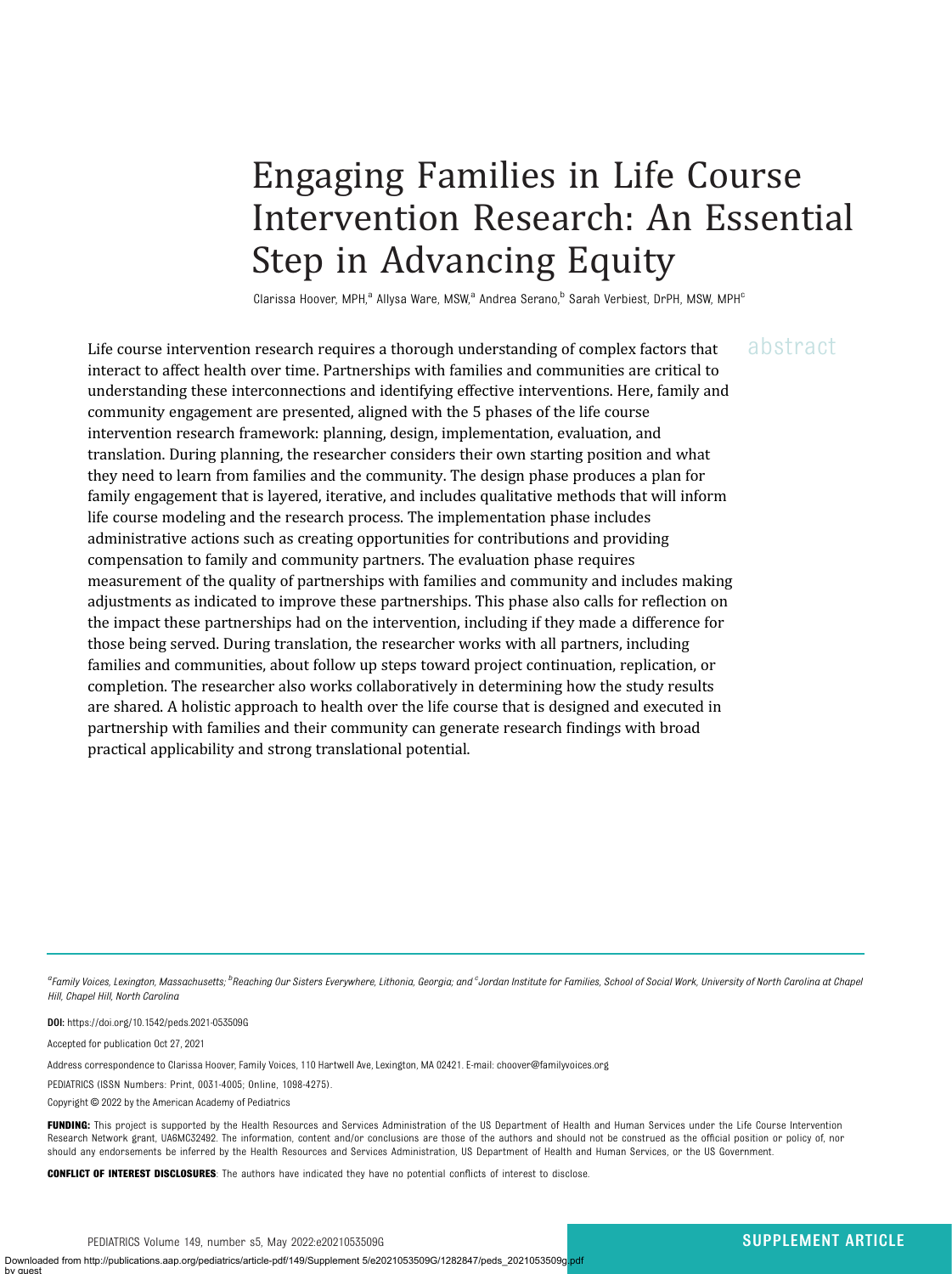Families should play a meaningful role in life course intervention research (LCIR), with an explicit goal of achieving equity.<sup>1</sup> Too often interventions that have been studied without authentic family engagement, and without a goal of equity, are less likely to be effective when applied to groups other than the initial research population or fall far short of addressing the larger problem they seek to solve. Many researchers struggle with engaging families and addressing health equity in their work. What often is not understood by researchers is that these 2 challenges are interconnected. In other words, to achieve equity, researchers must engage the very families that they are seeking to assist. These communities are the experts on their needs and what works for them. While many researchers are beginning to understand this precondition, they struggle with how to do it in an authentic and impactful way. Meanwhile, families and organizations who are interested in research face

significant barriers to finding research partners; Table 1 presents some strategies for overcoming these. To ground research in equity, it is important to understand what equity is, how family and community engagement is tied to equity, and equitable strategies for engaging communities and families.

Equity is arguably one of the most important aspects of life course research. As evidenced by disparities in outcomes in health and well-being for children and families who have been minoritized in the United States, researchers must approach their work with antiracist, equity-seeking methods to achieve the outcomes they desire for all people. $<sup>1</sup>$  As such, building the</sup> capacity to work in partnership with communities and their representative members is essential. The Life Course Intervention Research Network (LCIRN) recently developed competencies that recommend that family-professional partnership, cultural competency, communication, working with

communities and systems, and interdisciplinary team building are incorporated in all levels of research.<sup>2</sup>

The World Health Organization defines equity as the "absence of avoidable or remediable differences among groups of people, whether those groups are defined socially, economically, demographically, or geographically." <sup>3</sup> Health equity is when individuals, families, and communities have equal access and opportunity to achieve optimal health outcomes, regardless of social, economic, demographic, or geographic difference. Striving for equity is a necessary step toward eliminating disparities and improving health outcomes. Efforts that only focus on equality may ensure that everyone gets the same amount of a commodity but fail to repair inequities at the societal level because this approach does not consider that some groups may need more or different support than others to reach their optimal outcomes in life. Equitable policies,

TABLE 1 Strategies for Community Members Seeking to Connect With Research Partnerships

| Strategy                                     | Description                                                                                                                                                                                                                                    |
|----------------------------------------------|------------------------------------------------------------------------------------------------------------------------------------------------------------------------------------------------------------------------------------------------|
| Start local                                  | Find out whether any of the universities or hospitals nearest to you have central offices of<br>community engagement and if so, contact those offices to ask what opportunities might<br>be available for you.                                 |
|                                              | Browse university websites to find departments, faculty, or special projects that are doing<br>work you might be able to help with.                                                                                                            |
|                                              | For community-based organizations: Work with university departments to offer jobs or<br>internships for graduate students to help you gather and publish data on your own<br>projects.                                                         |
| Network around a particular topic            | Join local or virtual conferences that cover your topic so you can attend presentations<br>related to your research interests.                                                                                                                 |
|                                              | Connect with a librarian at the university library most convenient for you for help finding<br>out who is already doing research on your topic.                                                                                                |
|                                              | Find the e-mail address of the corresponding author on academic articles related to your<br>topic and reach out to them.                                                                                                                       |
| Take part when you see related opportunities | Provide your contact information when requested in patient satisfaction surveys.<br>Volunteer to participate in research, for example, complete a research survey or take part<br>in a focus group.                                            |
|                                              | Join committees relating to services you use or organizations you work with. For example:<br>your hospital's patient advocacy committee; the parent-teacher association at your child's<br>school; the workplace safety committee at your job. |
| Keep trying and watch for new opportunities  | Opportunities are more likely to come along the more you build your advocacy skills and<br>research connections.                                                                                                                               |
|                                              | Strategies that do not work now might work if you try them again later, because community<br>and researcher partnerships are becoming more common.                                                                                             |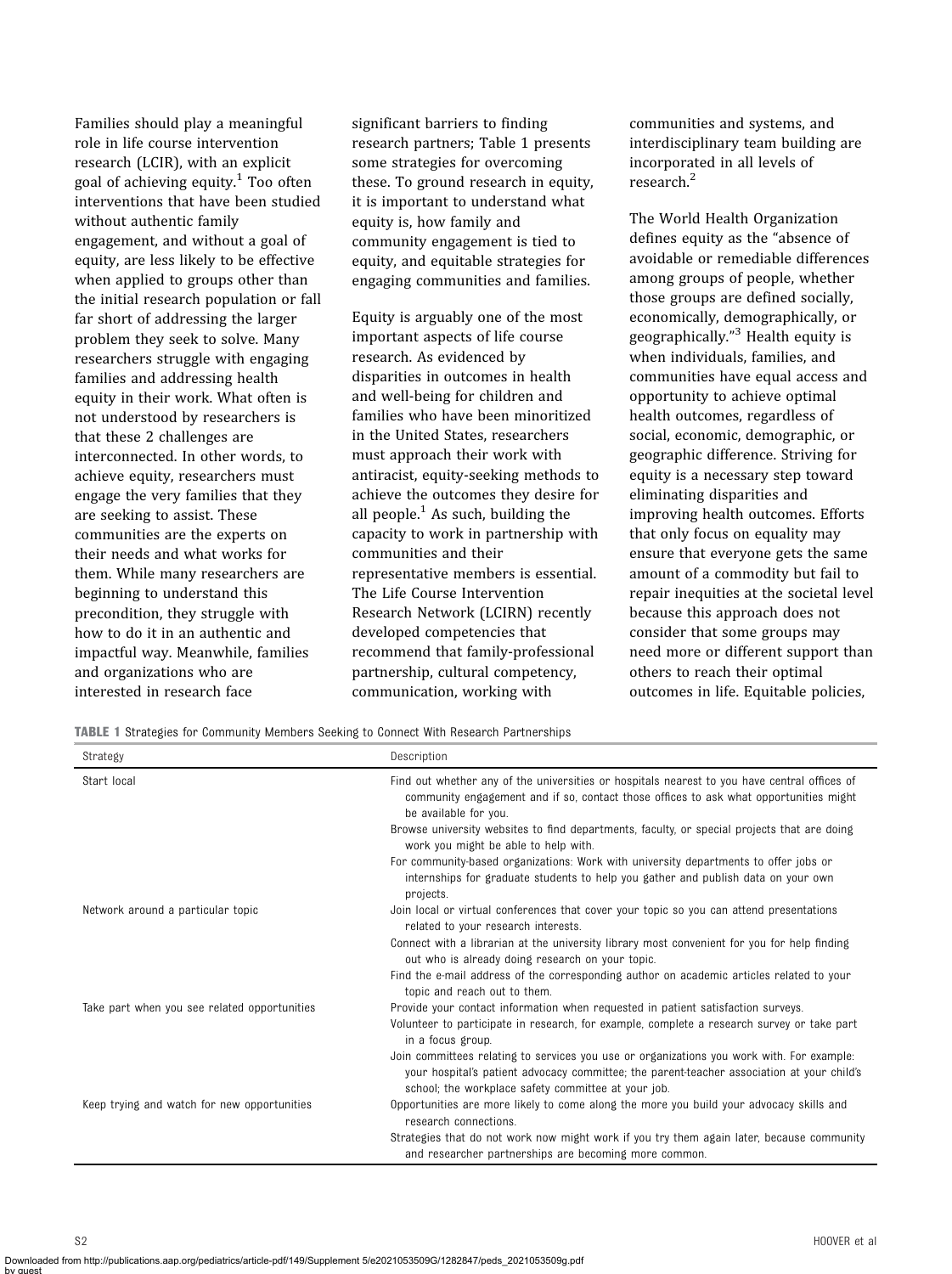practices, and programs ensure that each person has what they need to live full, healthy lives. Recognizing that concepts like "equity" and "optimal" have different meanings in different contexts, research teams and their community partners should begin their time together by sharing definitions and aligning their objectives as to the outcomes to be achieved by working together.

Loper et al<sup>4</sup> emphasized the need to focus on engagement, connection, and trust in the families or communities that researchers wish to serve. Family and community engagement is described here as it integrates with the 5 phases of the LCIR framework: planning, design, implementation, evaluation, and translation.<sup>5</sup> This paper provides strategies for engagement across these 5 phases and describes how they build sequentially on each other. Partnering with families and communities focuses the intervention on outcomes that are meaningful to them and increases the potential for impact over the life course.

# PLANNING PHASE

As researchers begin to consider studying a particular issue, a first essential step is for them to consider the limits imposed by their own identities, cultures, expertise, and professional lenses on the problem at hand. What is their experience in working with the population they seek to affect or the community where they wish to work? What is their willingness to accept that the way they view a problem, and its solution, may not be shared by the community? Are they willing to share some of their decision-making power with others? Are they ready to genuinely connect with a community that is new to them? In the planning phase, researchers should consider what terms are being used to describe the

problem at hand. To start this process, the Centers for Disease Control and Prevention provides a guide that identifies principles, terms to avoid, and preferred terms.<sup>6</sup> Language such as "vulnerable or marginalized groups" or "targeted population" should be avoided. Instead, it suggests using terms such as "population of focus," "under-resourced communities, or groups that have been marginalized." Language matters. Engaging representatives from communities will further help researchers identify respectful and culturally appropriate language that can be used in the proposal and implementation of the research. Researchers should also consider the education levels and titles used by members of the research team and understand the power dynamics at play when a research institution seeks to work in communities. Many universities have offices or departments that can support community engagement in research and offer resources that can be helpful. Researchers need to enter this work with an openness of mind and a willingness to hear and be changed by this engagement.

Conducting literature reviews of a research topic of interest is another important aspect of the planning phase. However, relying solely on data from studies with large sample sizes and substantial funding, which are favored by high-impact, peerreviewed journals, risks overlooking work that elevates the voices and experiences of minoritized and under-researched populations. Much useful information and experience can be found in small-scale, qualitative research, and in gray literature, including reports, working papers, government documents, white papers, dissertations, and evaluations developed by organizations outside of the traditional academic space.

Community-focused review of academic and gray literature can help identify collaborators, raise up the experiences and perspectives of under-researched communities, and generate new ideas to consider. Referencing literature that considers the perspectives of communities often marginalized can aid in building the foundation to develop an effective intervention. It is also imperative to identify the gaps in the literature, especially concerning the strengths and needs of minoritized communities, and to design interventions to help address these gaps.

Ideally, researchers and their institutions will cultivate relationships with community leaders, a family advisory council, and community groups over time, and create time for conversations and learning about each other as people. This can later provide an advantage in responding to proposals because relationships and trust are already in place, the way everyone can contribute is known, and conversations about needed resources and time have been held. Shifting power and funding to community organizations is another way to support communities while also receiving authentic and honest input that informs research activities.

LCIR is characterized by an ongoing focus on long-term goals, $5$  not just aims or objectives, which may present cognitive or logistical challenges for some researchers. Too often, research projects start in response to the announcement of a funding opportunity. When that opportunity demands a community partner, researchers rush to find a partner and to get a letter of support. This hurried process is unlikely to lead to research that will serve the community. In the ideal community-engaged process, researchers have identified a perceived need before they seek out funds. This approach offers an

Downloaded from http://publications.aap.org/pediatrics/article-pdf/149/Supplement 5/e2021053509G/1282847/peds\_2021053509g.pdf by guest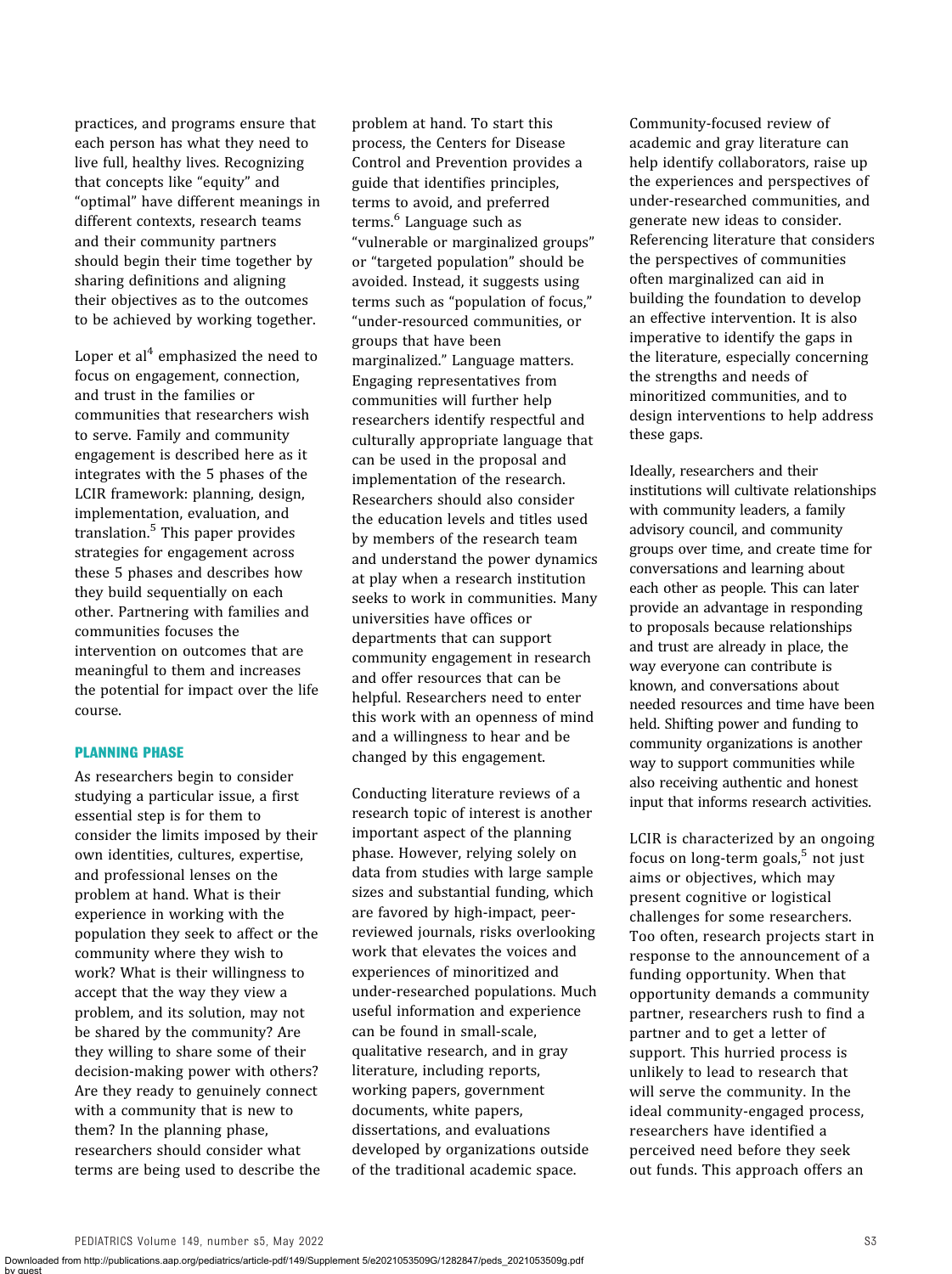important opportunity for researchers to take the time to listen to community groups and families to identify if the need is true and the solution appropriate. If not, this allows for a chance to begin working together to identify the right research question and response. Because research funding is not always structured to support this approach, researchers must take the long view in planning what funding opportunities to pursue at what time and how each funded project contributes to the infrastructure of their community engagement and their understanding of what research topics are most important to pursue from the community perspective.

# DESIGN PHASE

Planning grants, which may last up to 6 months or more, provide an opportunity to develop a study in authentic collaboration with families and community partners. Such grants are rare as funders are reluctant to imply that implementation grants will follow. Some funders, such as the Patient-Centered Outcomes Research Institute, specifically fund engagement awards that help patients and families drive research questions and designs.<sup>7</sup> Others may provide support for several months of listening to and convening families and partners. When possible, researchers should explicitly build in planning and design time when writing proposals and include budget and methods flexibility within a framework of collaborative decision-making. While this can be a challenge as research study budgets are generally designed toward certain methods, it is possible to create a budget and process that allows for different options within the requirements of the funding.

When considering the design of your research study, it is important to consider the paradigm of inquiry that you will use to carry out your intervention research.<sup>8</sup> Historically, the predominant paradigm of inquiry in research uses a methodology that seeks to test hypotheses in controlled environments with an aim of understanding the effectiveness of an intervention to address a problem at a particular period within the life course.<sup>8</sup> This approach often leaves out the voices of those with lived experience, as the underlying assumption of this approach is that there is 1 truth or 1 answer to a particular hypothesis, regardless of who is involved in the study. In other words, an intervention either works or it does not work. Consequently, when developing life course research, it is important to use a paradigm of inquiry, such as critical theory, constructivist, or participatory,<sup>8</sup> which ensures the cocreation of concepts and interventions between researchers and research participants. These approaches can be done with quantitative, qualitative, and mixed methods research designs that address research questions that are jointly agreed upon by researchers and those whose lives are the subject of the study.

Various research designs can be used to develop an intervention that meets the needs of the community. Quantitative research can provide statistical information, often from larger samples, to confirm a hypothesis regarding the impact of an intervention intended to solve a preidentified problem.<sup>9</sup> However, quantitative research on its own easily lends itself to "detachment research,"<sup>10</sup> which separates the researcher from the participants in the absence of engagement with communities to decide what

questions are asked and who is asked. Qualitative research can be especially valuable in the field of life course intervention development as it can help to provide meaning, develop theory, understand a phenomenon, or define a problem or solution based on direct observation or input from the participants. $11$ Qualitative research uses data collection methods, such as interviews and observations, that allow researchers to actively and fully engage with participants. However, qualitative studies have smaller sample sizes that can render the findings nongeneralizable beyond the community represented by research participants. Mixed methods can allow researchers to pull together the best of quantitative and qualitative research designs to understand and address the needs of the communities of focus.

Whether qualitative, quantitative, or mixed method approaches are used, it is important to engage communities of focus in all aspects of the research, including planning, design, implementation, evaluation, and translation. When thinking about developing an intervention study, it is important to understand that the main difference between an idea that starts out at a scientific conference and an idea that starts out scribbled on a flip chart in a community center or church sanctuary, is who is sitting at the table when the idea is generated. Bringing family and community members with lived experience to the table provides the opportunity for meaningful participation in the process of conceptualizing research questions and thinking about mechanisms for intervention. Researchers should use layered or multimodal approaches, such as a combination of key informant interviews, focus groups, listening sessions, and family research partners, to engage different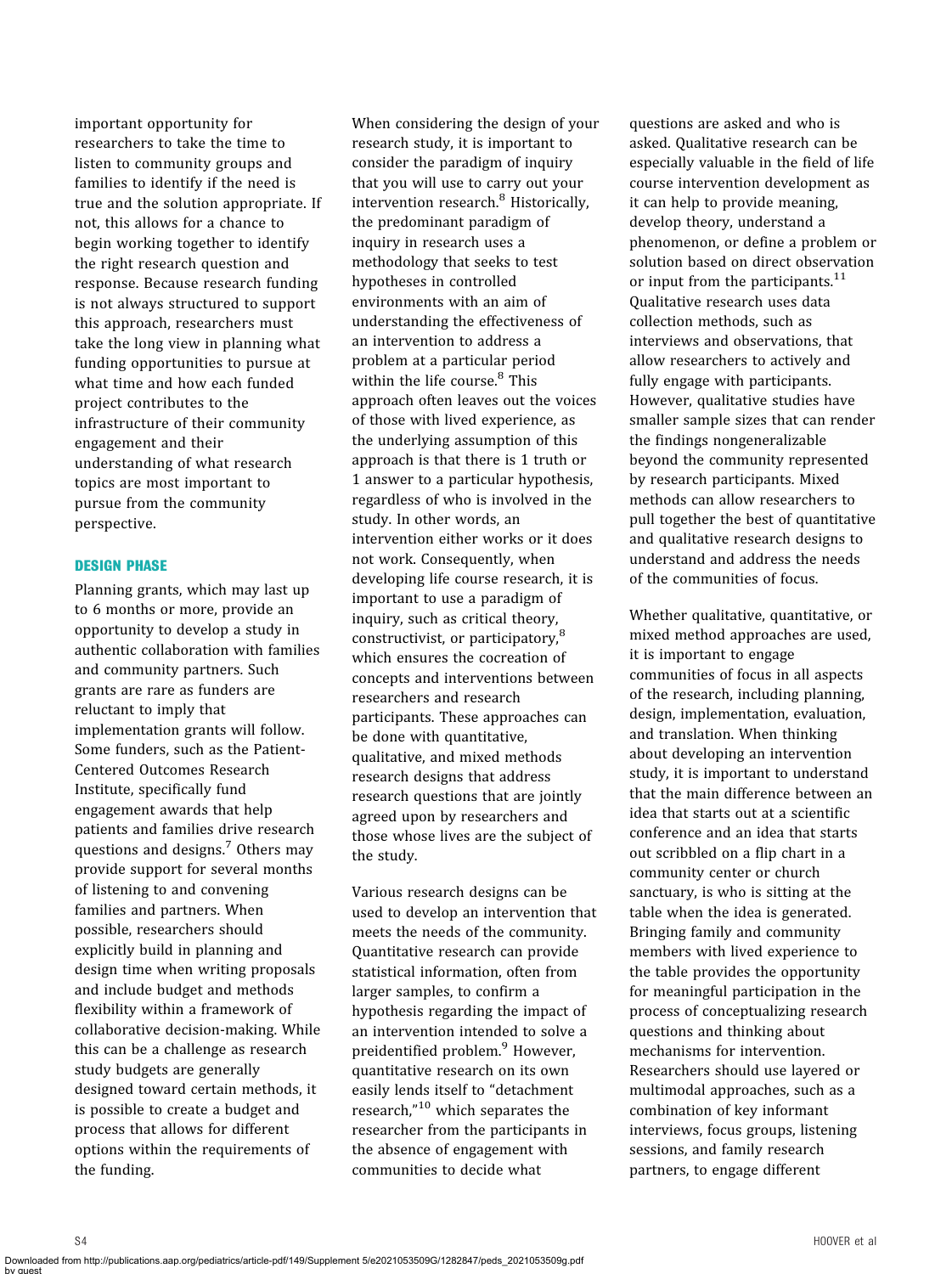segments of the community of focus and seek to maintain active participation by these groups throughout the project. Furthermore, it is imperative that researchers regularly and formally provide feedback so that community partners know how their input is incorporated into the research process. Such respectful feedback will contribute to robust, continued engagement by family and community partners. Meaningful participation by individuals from the community involves the provision of their expertise as well as their time and energy. This merits equitable compensation for their contributions.12,13

One key consideration in the design of an intervention study is determining where the research will take place, as that can influence budget, participation, and the balance of power between the investigators and the participants. For example, conducting a study using a virtual platform, such as Zoom, rather than in-person at an academic institution may facilitate participation by families by eliminating the need for transportation and childcare, while simultaneously adding barriers of technology access and knowledge. Discussing the relative advantages and disadvantages of such solutions with families enhances the study's design and effectiveness by allowing the researcher to make the choices that work best in their research context while anticipating and preparing for any issues that might exclude potential study participants.

An additional consideration in the design phase is identifying collaborators who will assist in implementing the study. This may include community-based organizations that directly serve the needs of the focus population, individuals who can provide lived experienced insights, community-

based support providers, and other stakeholders with meaningful interactions with the population identified for the study or intervention. The best approach is to engage family and community collaborators at the beginning when first developing the research study, so that they can inform the problem statement, research question, and best approaches to engage research participants. When drafting surveys, community partners can help determine what is asked and ensure that questions are relevant to the population being studied. When study materials, such as interview guides or surveys, are submitted to the institutional review board, they are likely to be more favorably reviewed if researchers can demonstrate that the content is acceptable to community partners. In not taking this approach, those conducting research may encounter a multitude of hurdles that delay the implementation phase.

# IMPLEMENTATION PHASE

Implementing an intervention within the context of a research study is a complex process that balances the needs and expectations of several partners and usually requires compromises from all parties. When a study was designed and initiated as a collaborative process with members of the focus population, its implementation is likely to be easier and more successful. Community engagement in the design phase can facilitate recruitment, retention, and cooperation of study participants and ensure an adequate sample size.

A continuing role of community partners, especially community organizations, throughout the implementation phase is essential. This can be challenging due to "institutional policies and procedures" and "varying fiscal processes" of the research

institution as well as the community organizations. $14$  The continuing involvement of the latter and their specific roles and obligations should be spelled out formally, especially as compensation may be required. The research institution may have to anticipate and respond to some administrative limitations of small organizations. For example, they may not have the cash flow to cover participant incentives or expenses. Community partners should not be put in the position of being asked to do work before they have a contract or before agreed upon remuneration is available.

One study by Skinner et  $al<sup>13</sup>$ exploring the perceptions related to stakeholders and compensation found that "a majority of community stakeholders perceived funds to be 'rarely' (29%) or 'occasionally' (34%) fairly distributed between community and academic partners." Additionally, of those compensated, only 40% perceived the compensation to be appropriate for their involvement and contribution. Skinner also goes on to identify that "appropriate compensation was associated with both trust of research and the community being valued by researchers."<sup>13</sup>

Universities receive very high indirect funds from federal grants, but community organizations who are not often able to negotiate rates generally receive far lower levels of indirect funding. Research institutions can create "Community-Academic Partnerships" (CAP) to help streamline the process and reduce barriers to establishing equitable partnerships.<sup>15</sup> CAPs can establish budgetary guidelines that address "opportunity cost, the value forgone by not doing the next best activity … the cost of time and energy put into partnership activities instead of other valued activities" and overall expertise being provided to the research<sup>16</sup>

Downloaded from http://publications.aap.org/pediatrics/article-pdf/149/Supplement 5/e2021053509G/1282847/peds\_2021053509g.pdf by guest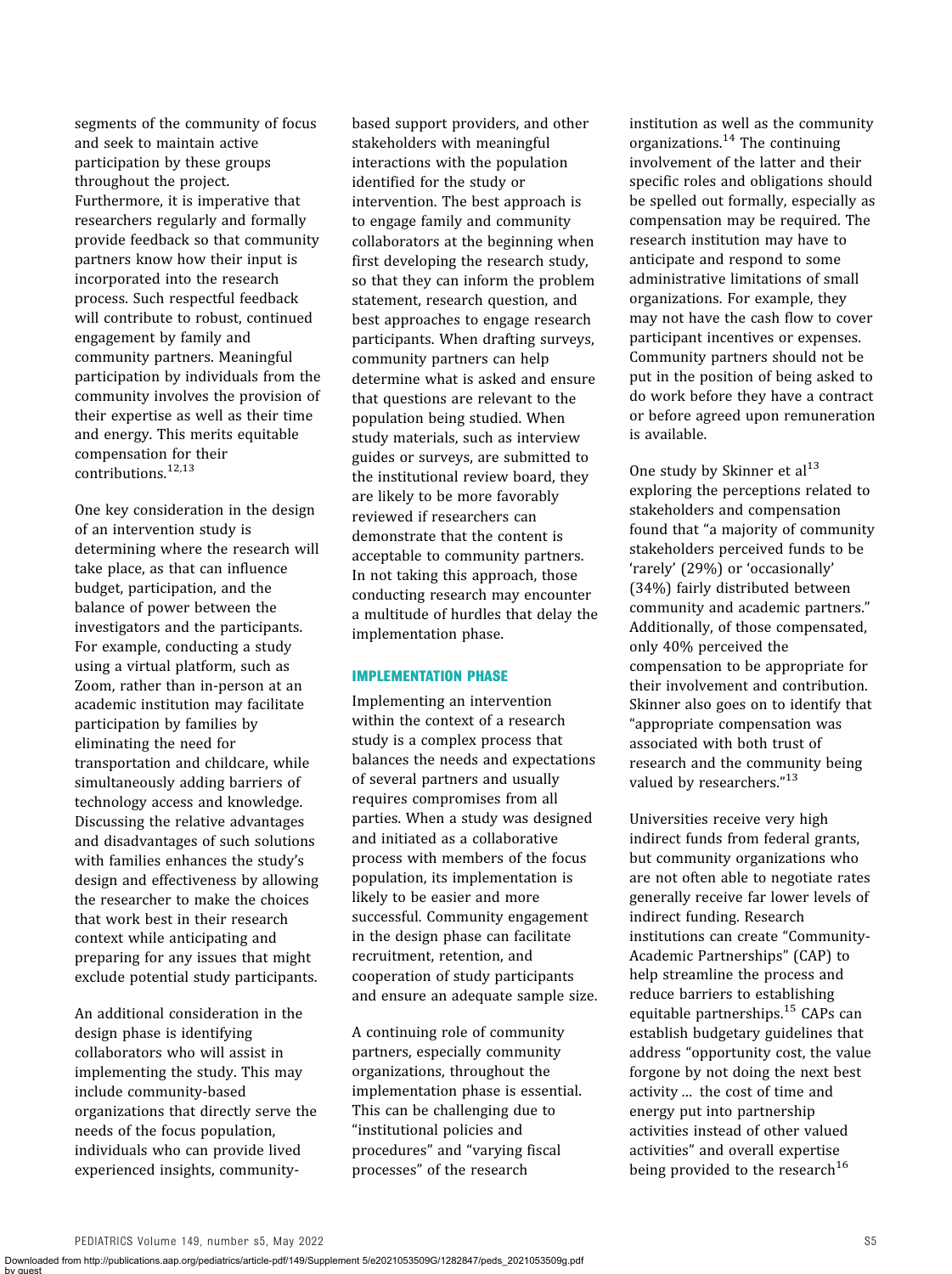and thus, ensure equitable compensation of partners and participants. CAPs designed in collaboration with community partners are more likely to support the process of incorporation of stakeholders appropriately and effectively throughout the implementation phase.

Insights from partners can also enhance the quality of the data collection process. For example, community partners may make suggestions as to the best places to hold focus groups or other listening sessions, places familiar to and comfortable for community members. One study working with an indigenous community in northwest Alaska allotted funds for the travel cost for the researchers to spend time in this frontier community, which demonstrated that they valued the community they were working with and were willing to be on site to listen and learn.<sup>16</sup> Basing research activities in nontraditional settings recommended by the community can also be helpful. Hosting a listening session with a focus population of African American men might be better attended if it was held in a local barbershop rather than a meeting room at a local university. The participants could be compensated with a free haircut, and the barbershop owner could be compensated for the time the shop was reserved and for the cost of the cuts. The traditional means of signing up participants for the study session could be used, along with the other logistics involved with hosting a listening session. Everyone involved would benefit from such a local and collaborative process.

Being responsive to partnership input can significantly contribute to the success of implementation activities. Good quality research requires a certain rigor, yet circumstances change, and the

implementation process needs to be adaptable. Researchers working with community partners who have been involved from the start and who are consistently engaged and informed, are more likely to understand that alterations in the study are necessary and will be supportive of those changes. Being transparent and responsive will build trust in the partners and the process. Once established, this trust creates empathy, and empathy can help manage challenges inherent in intervention research.

#### EVALUATION PHASE

Evaluation of the engagement process is an integral part of participatory intervention research. Near-continuous evaluation is characteristic of the most successful partnerships, with variants of the question, "Is this working for you?" repeated regularly. In family and community engagement, the act of evaluation has social and symbolic implications as well as functional ones. Engagement evaluation that is transparent, flexible, and accountable proactively addresses concerns that research may be paternalistic, rigid, and perhaps even exploitative. Asking people to complete short anonymous surveys after meetings, for example, can help the full team understand if people are feeling heard, seen, and respected. Creating opportunities to evaluate in an ongoing fashion during the project makes it possible to address concerns and celebrate successes along the way, leading to stronger partnerships.

The Family Engagement Framework and the related Family Engagement in Systems Assessment Tools, designed by Family Voices for use by organizations, provide a compendium of resources that are readily applicable to researcher

undertakings to ensure meaningful family engagement in their work. $17$ The framework identifies 4 domains (commitment, transparency, representation, and impact) and 20 items that support authentic family and community engagement. When applied to intervention research, the framework offers a helpful roadmap for recognizing and creating authentic family engagement, which can advance equity.

The Family Engagement in Systems Assessment Tools are a selfassessment tool built around the following 4 domains: (1) the importance of compensating family and community partners and having a family engagement policy and champion (commitment); (2) ensuring family and community partners have a clear understanding of their role and support for it (transparency); (3) recruiting participants who are representative of the population to be served (representation), and (4) identifying the contributions that family and community partners make to research (impact).<sup>18</sup>

To promote family and community partnerships in LCIR, the process and nature of family and community engagement should be included by researchers when they publish their work.19,20 This recommendation is not intended to make family and community engagement the central feature of the work, nor would it elevate evaluation activities to the extent that they require Institutional Review Board approval. However, it would signal to other researchers that such engagement is an important aspect of this type of research and allow them to assess the quality and extent of engagement underlying published research findings. The updated Guidance for Reporting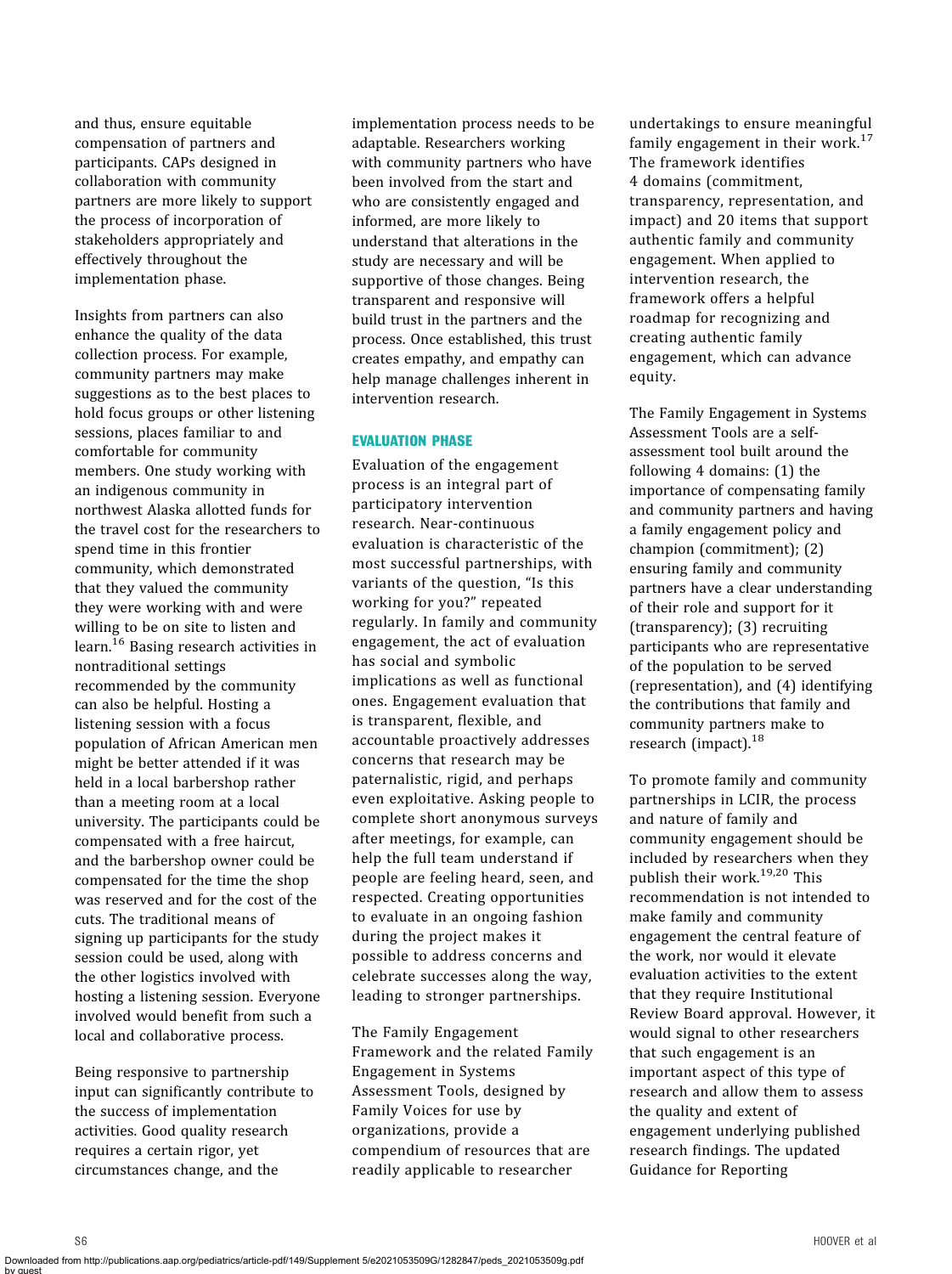Involvement of Patients and the Public includes both a long form and a short form to assist researchers to engage effectively with families and communities. The Guidance for Reporting Involvement of Patients and the Public long form is used for research on family and community engagement as a topic, while the short form is for research that uses family and community engagement as a tool.<sup>19</sup>

# TRANSLATION PHASE

Translation of research is intended to both inform the population of its findings and introduce improved approaches into practice. Research findings might be best presented in a format where discussion between researchers and the families and the community is emphasized. This gives opportunity for feedback and community-centered dissemination strategies. LCIR seeks to examine how and when to most effectively intervene in the life course to optimize health development trajectories and outcomes. It considers the well-being of the whole person in the context of their family and community, identifying strategic points to intervene to reduce risk and maximize protective factors.<sup>21</sup> The results of LCIR are often used to impact public health and public policy for longer-term change. Insights as to how best to have this impact can be provided by community members who participated and will be affected. Without thoughtful, collaborative consideration of the implications of the research for public health and policy, there may be unintended consequences to its translation. Community members are best positioned to understand the current and historical social contexts that may affect the interpretation of the research findings and its implications. These perspectives are valuable, especially

when achieving health equity is the goal. Community input can build on the significant work that has been done to shift from focusing on the behaviors and outcomes of individuals from racial groups that have been marginalized to "a broad, systemic view that situates these inequalities within the social, economic, and political structures of societies that maintain the dominance of a single racial group." 22

Recognizing and employing multiple ways of knowing where and when the community "voices and epistemologies" are at the "center of the research process" brings balance to the usual power dynamics underlying typical academic research.<sup>23</sup> Such knowledge strengthens the effectiveness of translating and disseminating findings to have the greatest acceptance and impact. There is value to paying close attention to the process and outcomes of seeking community partner guidance on interpretations of research.

# **CONCLUSIONS**

The LCIRN is focused on developing and promoting transformational change to improve health outcomes across the life span. Family-professional partnerships, cultural competency, clear and transparent communication, and community collaboration are central to effective life course research. Engaging the populations of focus throughout the process of such research, from planning through design, implementation, evaluation, and translation, is essential. A holistic perspective on health over the life course and approach to family and community partnerships will be reflected in research findings with broad practical applicability and strong translational potential.

#### **ABBREVIATIONS**

CAP: Community Academic Partnerships LCIR: life course intervention research LCIRN: Life Course Intervention Research Network

#### **REFERENCES**

- 1. Russ SA, Hotez E, Berghaus M, et al. What makes an intervention a life course intervention? Pediatrics. 2022;149(5):e2021053509D
- 2. Hotez E, Berghaus M, Verbiest S, Russ SA, Halfon N. Proposal for life course intervention researcher core competencies. Pediatrics. 2022;149(5): e2021053509F
- 3. World Health Organization. Social determinants of health. Available at: [https://www.who.int/health-topics/](https://www.who.int/health-topics/social-determinants-of-health#tab=tab_3) [social-determinants-of-health#tab=](https://www.who.int/health-topics/social-determinants-of-health#tab=tab_3) [tab\\_3.](https://www.who.int/health-topics/social-determinants-of-health#tab=tab_3) Accessed June 10, 2021
- 4. Loper A, Woo B, Metz A. Stanford Social Innovation Review. Equity is fundamental to implementation. Available at: [https://](https://ssir.org/articles/entry/equity_is_fundamental_to_implementation_science) [ssir.org/articles/entry/equity\\_is\\_](https://ssir.org/articles/entry/equity_is_fundamental_to_implementation_science) [fundamental\\_to\\_implementation\\_](https://ssir.org/articles/entry/equity_is_fundamental_to_implementation_science) [science](https://ssir.org/articles/entry/equity_is_fundamental_to_implementation_science). Accessed April 11, 2022
- 5. Russ SA, Hotez E, Berghaus M, et al. Building a Life Course Intervention Research Framework. Pediatrics. 2022; 149(5):e2021053509E
- 6. Centers for Disease Control and Prevention. Health equity style guide for the COVID-19 response: principles and preferred terms for non- stigmatizing, bias-free language. Available at: [https://ehe.jhu.edu/DEI/](https://ehe.jhu.edu/DEI/Health_Equity_Style_Guide_CDC_Reducing_Stigma.pdf) [Health\\_Equity\\_Style\\_Guide\\_CDC\\_Reducing\\_](https://ehe.jhu.edu/DEI/Health_Equity_Style_Guide_CDC_Reducing_Stigma.pdf) [Stigma.pdf.](https://ehe.jhu.edu/DEI/Health_Equity_Style_Guide_CDC_Reducing_Stigma.pdf) Accessed June 16, 2021
- 7. Forsythe LP, Ellis LE, Edmundson L, et al. Patient and stakeholder engagement in the PCORI pilot projects: description and lessons learned. J Gen Intern Med. 2016; 31(1):13–21
- 8. Guba EG, Lincoln YS. Competing paradigms in qualitative research. In Denzin NK, Lincoln YS, eds. Handbook of Qualitative Research. Thousand Oaks, CA: Sage; 2002:105–117
- 9. May T, Williams M. Knowing the social world. Philadelphia, PA: Open University Press; 1998

by guest

Downloaded from http://publications.aap.org/pediatrics/article-pdf/149/Supplement 5/e2021053509G/1282847/peds\_2021053509g.pdf